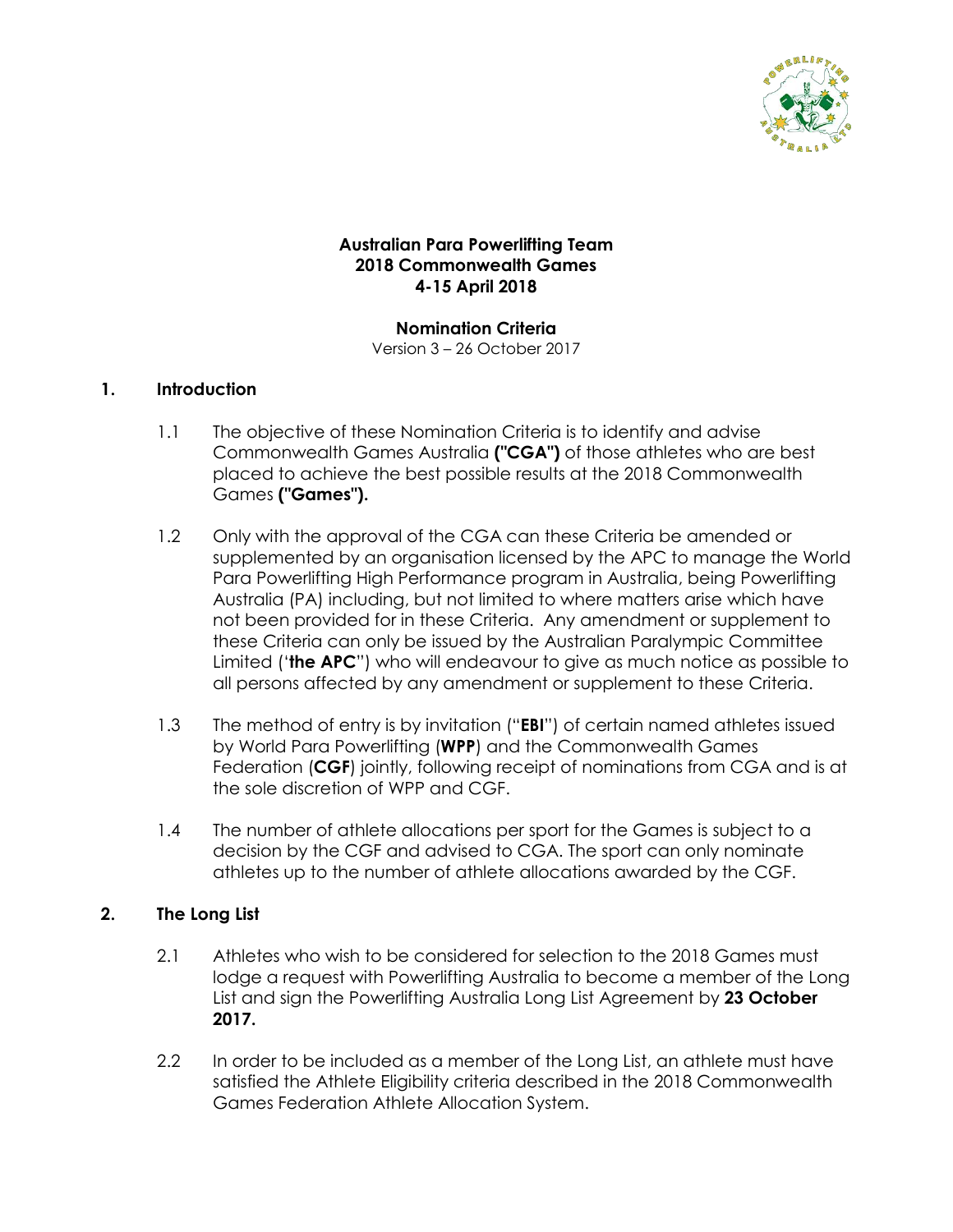

- 2.3 Powerlifting Australia will advise the CGA of the athletes that it has chosen to become Long List Members when so requested by the CGA.
- 2.4 The APC or PA may, in their discretion, add additional members to the Long List at any time until **23 October 2017.**
- 2.5 Powerlifting Australia's High Performance Manager may only include members of the Long List in any advice to CGA of athletes available for the Games.

#### **3. Process of Nomination and Selection**

- 3.1 Athletes to be nominated by Powerlifting Australia to CGA for consideration of EBI by WPP and the CGF (**Nominations**) will be:
	- 3.1.1 Long List members;
	- 3.1.2 Athletes who have achieved the following Minimum Qualifying Standard (MQS) using the AH Formula Scoring Method at an WPP Recognised Competition (IPC Competition, IPC Sanctioned Competition, WPP Powerlifting Approved Competition) for their event between 1 September 2015 and 7 December 2017;

| <b>Men's Events</b>                          | MQS -<br><b>AH Formula</b> | <b>Women's Events</b>                       | MQS -<br><b>AH Formula</b> |
|----------------------------------------------|----------------------------|---------------------------------------------|----------------------------|
| Lightweight (Up to<br>and including 72.0 kg) | 118                        | Lightweight (Up to and<br>including 61.0kg) | 58                         |
| Heavyweight<br>(Over 72.0kg)                 | 127                        | Heavyweight<br>(Over 61.kg)                 | 60                         |

3.1.3 Be one (1) of the two (2) highest Internationally ranked Australian athletes throughout the qualification period of either weight category.

\*Each Commonwealth Games Association can enter a total of 3 athletes per gender, but cannot exceed a maximum of 2 athletes in any 1 medal event.

\*The final Medal Events for Powerlifting will be determined by WPP and the CGF at their sole and absolute discretion following the Invitation Confirmation Deadline. Final Medal Events will be determined having consideration for field depth, universality and competition strength as key drivers.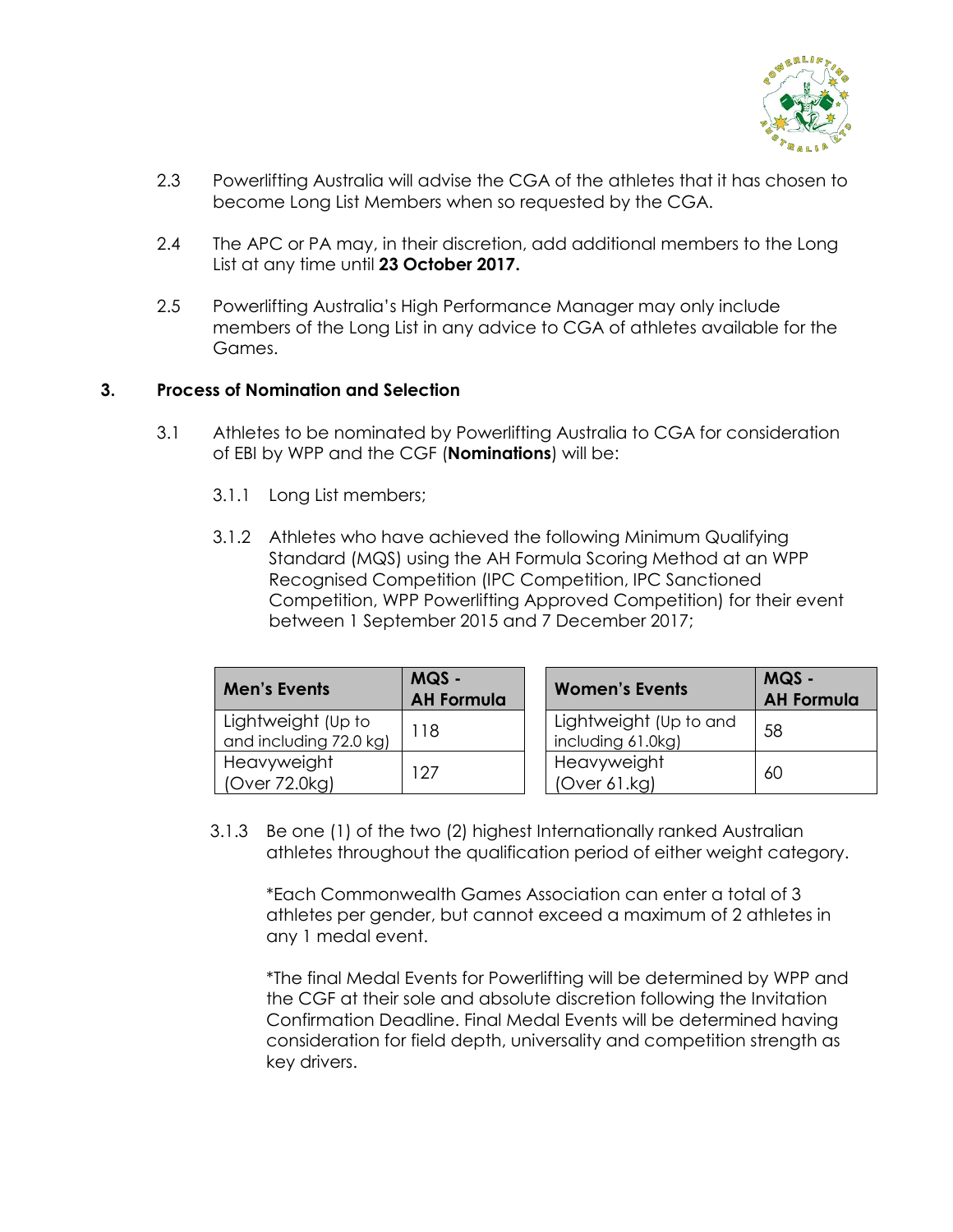

- 3.2 Nominations will be made by Powerlifting Australia to the CGA by no later than 5:00pm on Thursday 7th December. Any nomination made after this deadline will be invalid
- 3.3 The 5:00pm on Thursday 7<sup>th</sup> December deadline for making nominations by Powerlifting Australia applies irrespective of any deadline prescribed under the Athlete Allocation System or by CGA or by the Organising Committee for the 2018 Commonwealth Games
- 3.4 In making determinations on allocated slots, WPP and CGF at their sole and absolute discretion will consider factors including but not limited to:
	- (a) Overall WPP World ranking;
	- (b) recognise a maximum of two (2) athletes per CGA per nation per event;
	- (c) Only WPP recognised competitions will be accepted for the purpose of the WPP World ranking database (1 September 2015 to 7<sup>th</sup> December);
	- (d) Field depth and competition strength;
	- (e) Universality: Best endeavours will be made to ensure representation of at least four (4) CGF regions;
	- (f) Widely and regularly practicing national athletes;
	- (g) Demonstrated availability of athletes to participate in the Gold Coast 2018 Commonwealth Games competition; and
	- (h) Any other factor(s) considered relevant by WPP and CGF.
- 3.5 The final medal events and number of competitors invited to each event will be determined by WPP and CGF after a consideration of field depth, competition strength and universality across regions
- 3.6 WPP and CGF will consider all Nominations received, and will determine those slots to be allocated to Commonwealth Games Associations for eligible Events by Athlete by Name based on the principles above;
- 3.7 Athletes are to keep the fact that they have been Nominated confidential until such time as they are made public by the CGA.
- 3.8 Nominated athletes are not members of the 2018 Team unless and until CGA confirms the Invitation and subsequent Selection of Nominated athletes.
- **4 Athlete Allocation System**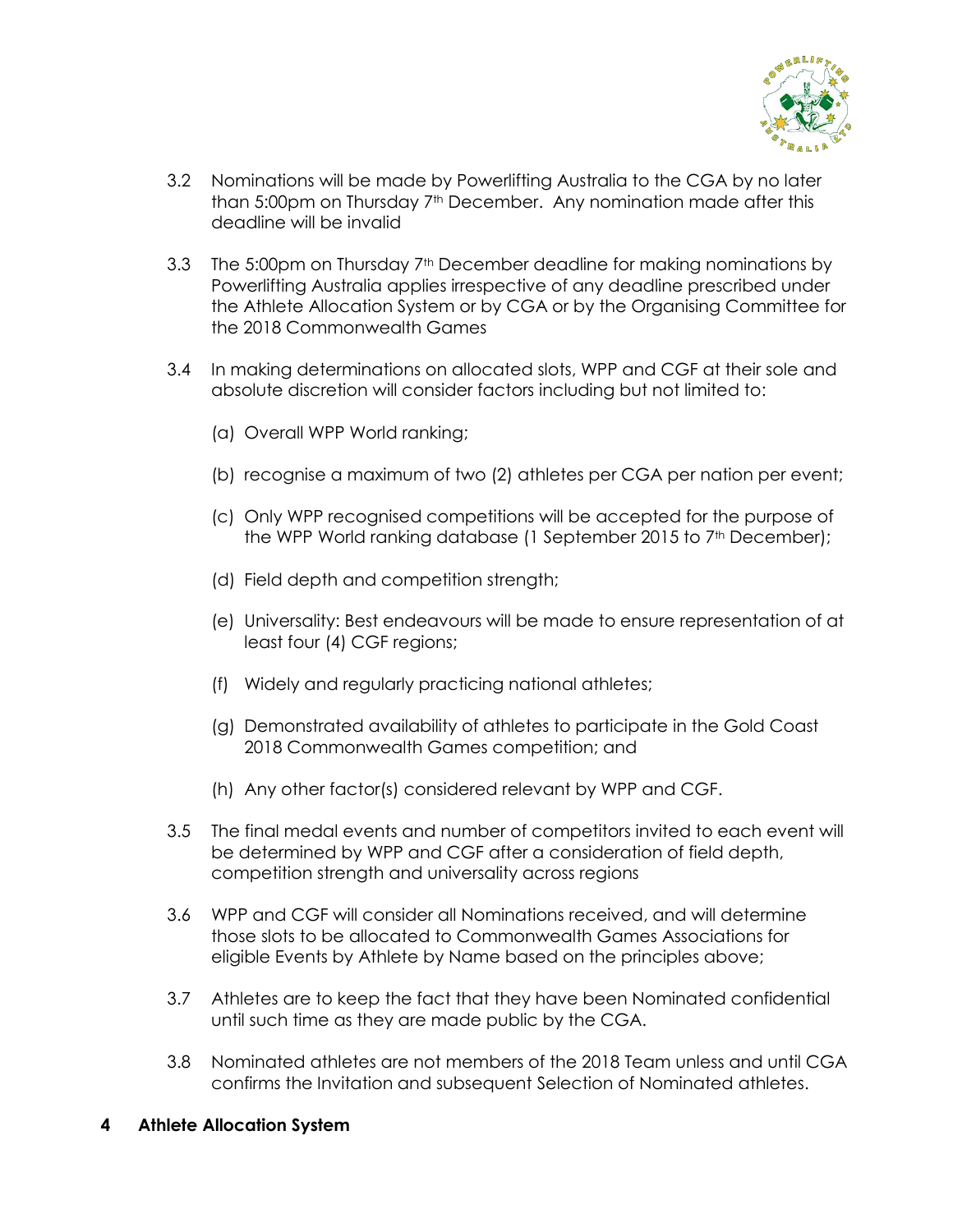

4.1 Athlete Allocation by Gender

| $\vert$ Men – 22 athletes $^*$ | Women $-18$ athletes $*$ |
|--------------------------------|--------------------------|
|                                |                          |

\*If the number of entries in either gender is less than the number of slots available, the additional slots may, at the sole and absolute discretion of WPP and CGF, be added to the slots available for the equivalent event of the other gender.

4.2 Maximum Number of Athletes available to be entered by a Commonwealth Games Association.

| <b>Events</b>                  |             |                    |  |  |
|--------------------------------|-------------|--------------------|--|--|
| Maximum Entry per Commonwealth |             | *3 Men and 3 Women |  |  |
| <b>Games Association</b>       |             | Athletes           |  |  |
| Men                            | Lightweight | 2 Athletes         |  |  |
|                                | Heavyweight | 2 Athletes         |  |  |
| Women                          | Lightweight | 2 Athletes         |  |  |
|                                | Heavyweight | 2 Athletes         |  |  |

\*Each Commonwealth Games Association can Nominate and subsequently select, following Invitation by CGF, a total of up to 3 athletes per gender, but cannot exceed a maximum of 2 athletes in any one medal event

# **5 Athlete Eligibility**

- 5.1 To be eligible for Nomination, and subsequent Selection by the CGA, athletes must;
	- a) Be internationally classified with a status of Confirmed (C), Fixed Review Date (FRD) or Review (R)
	- b) Hold an active WPP license;
	- c) Be an Australian citizen
	- d) Have competed in at least one (1) recognised WPP competition between a compulsory period of 1 September 2015 and 7 December 2017 (WPP and CGF may consider any valid, personal, and or extenuating circumstances for not being compliant with the above eligibility requirements. All decisions made by WPP and CGF are final with no opportunity for protest or appeal);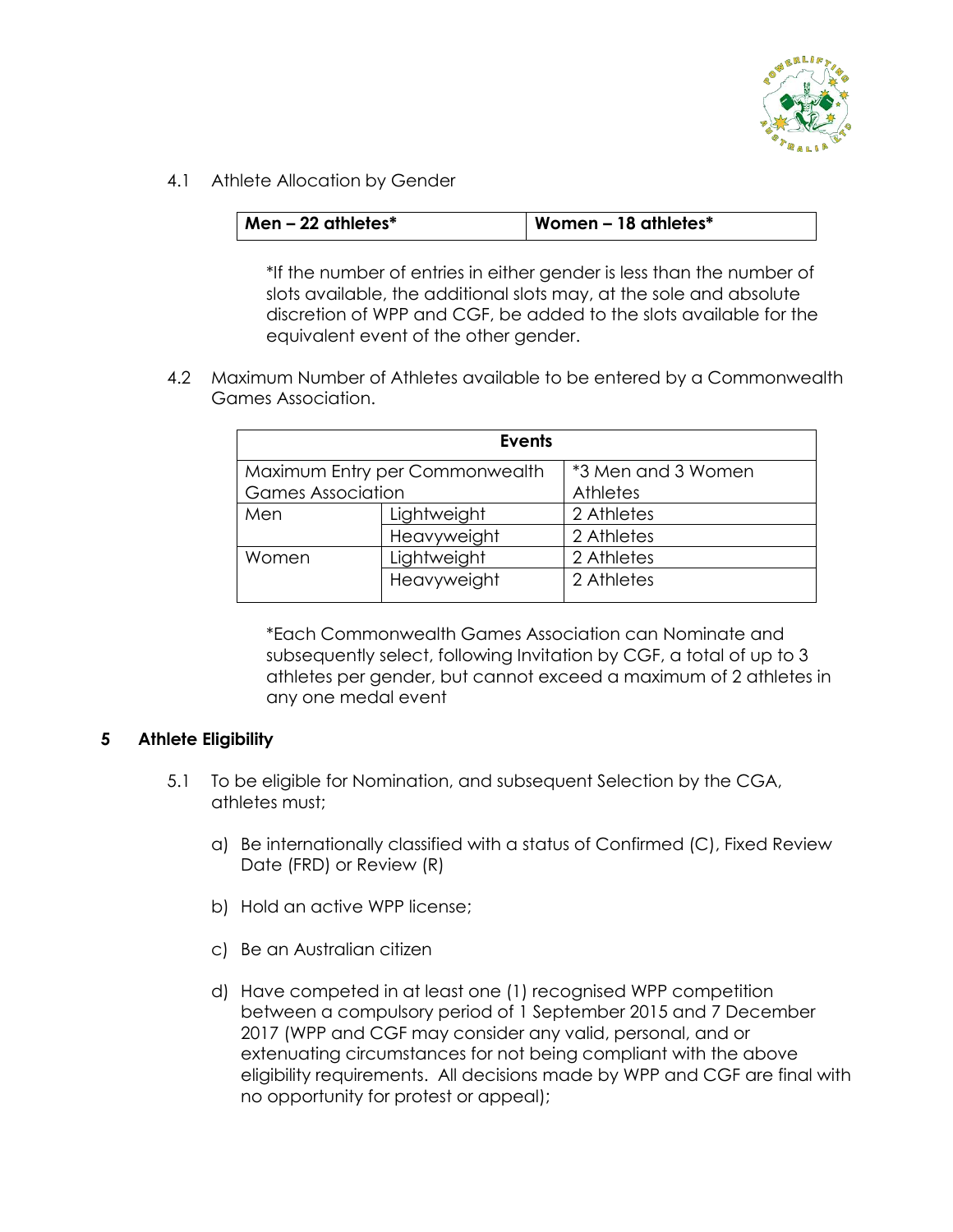

- e) At the time of Nomination not be disqualified or suspended by the CGF, or their respective Affiliated CGA or WR or under the World Anti-Doping Code;
- f) Have complied with all applicable rules and regulations of the CGF, WPP and the World Anti-Doping Code, as may be modified and applied by the Federation to ensure that the overriding principles of the Commonwealth Games are observed. In the case of any inconsistency, CGF rules and regulations will prevail;
- g) Have met the CGF eligibility standards in accordance with the CGF Constitution;
- h) Be at least the minimum age stipulated by WPP;
- i) Have not by their actions or omissions brought themselves or their Sport into disrepute; and
- j) Sign the 2018 Team Agreement

#### **6 Selection Announcements & Timelines**

- 6.1 CGA will determine the date when it will announce the nominated athletes and subsequent selection to the Team and this date will be advised.
- 6.2 CGA is solely responsible for the announcement of 2018 Team athletes.
- 6.3 CGA will consult with Powerlifting Australia to publicly announce 2018 Team Athletes at an agreed place and time.
- 6.4 CGA will work with Powerlifting Australia and Australian Paralympic Committee media staff to promote the announcement of 2018 Team athletes.

| <b>TIMELINES</b> |                                                     |  |
|------------------|-----------------------------------------------------|--|
| 28 February 2017 | Confirmation from CGF to CGA regarding GC2018       |  |
|                  | athlete allocation for Australia.                   |  |
| 23 October 2017  | Athletes seek inclusion on the Long List to be      |  |
|                  | considered for nomination by CGA to WPP & CGF       |  |
|                  | for Entry by Invitation.                            |  |
| 24 November 2017 | Deadline for GOLDOC to receive accreditation        |  |
|                  | application forms submitted by Commonwealth         |  |
|                  | Games Associations.                                 |  |
| 8 December 2017  | <b>Commonwealth Games Associations' Deadline to</b> |  |
|                  | submit Nominations to be considered for Entry by    |  |
|                  | Invitation.                                         |  |